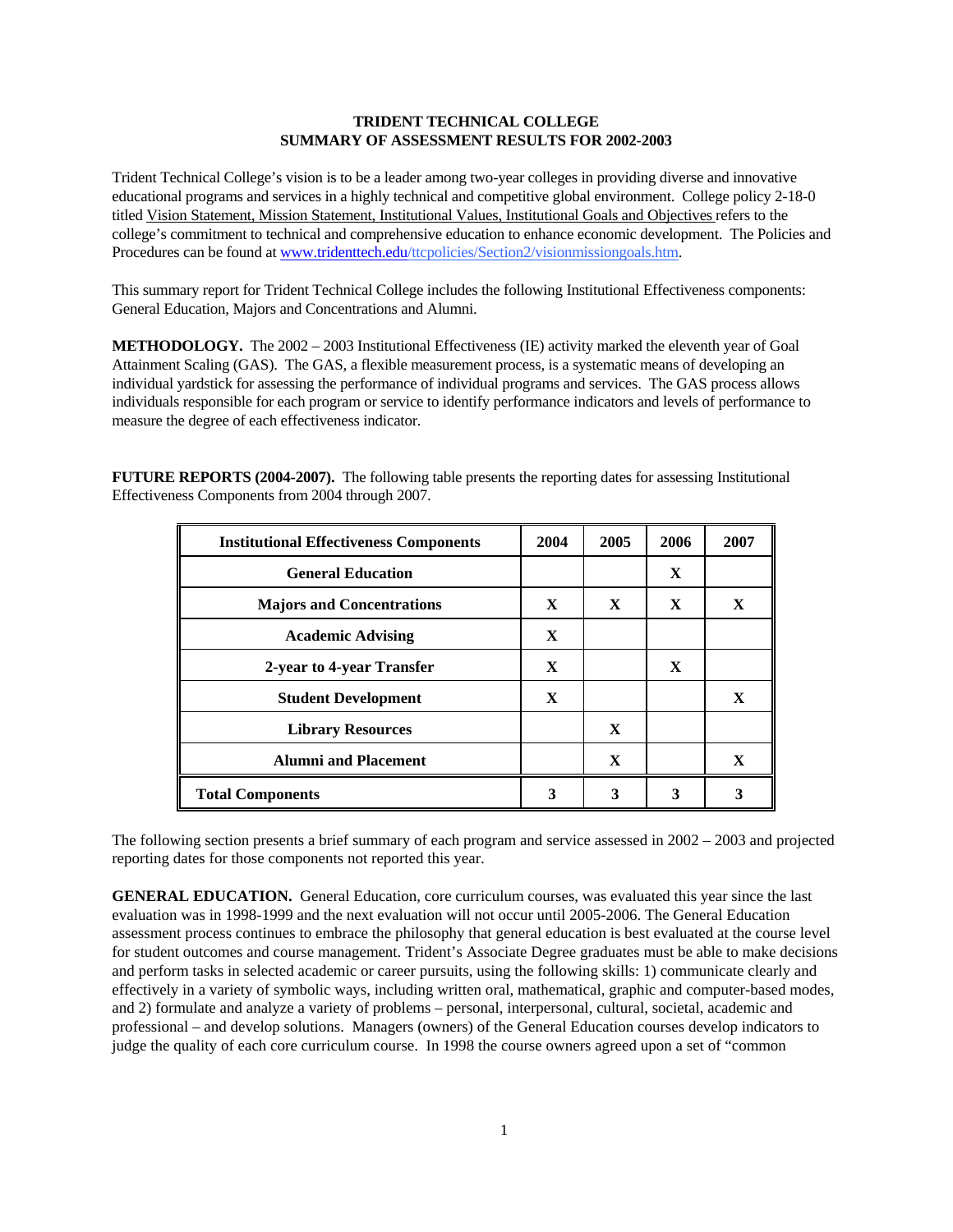indicators". Each owner specifies the expected levels of performance for the indicators. Some identify indicators unique to their course. The common indicators are:

- Student Evaluation of Course Scores
- Student Evaluation of Instructor Scores
- Course Success Rate Including W's
- Course Success Rate Without W's
- Success Rate on Common Final Exam

This assessment included 17 courses. The owner of each course completed the Associate Degree Competency Matrix that indicates the skills taught and tested in each course. The courses and skills are presented in the following matrix.

| <b>Associate</b><br><b>Degree</b><br><b>Competencies</b> | Decisions:<br>Individuals<br>Make | <b>Make Decisions</b><br>in groups | Perform tasks:<br>Individuals | Performing in groups | Written | oral                      | Mathematical              | Graphic                   | <b>Computer Based</b> | Personal           | Interpersonal      | Cultural           | <b>Societal</b>           | Academic           | Professional              |
|----------------------------------------------------------|-----------------------------------|------------------------------------|-------------------------------|----------------------|---------|---------------------------|---------------------------|---------------------------|-----------------------|--------------------|--------------------|--------------------|---------------------------|--------------------|---------------------------|
| <b>CPT 101</b>                                           | X                                 |                                    | χ                             |                      | X       |                           |                           |                           | χ                     |                    | X                  |                    |                           | X                  | X                         |
| <b>CPT 102</b>                                           |                                   |                                    |                               |                      |         |                           |                           |                           |                       |                    |                    |                    |                           |                    |                           |
| <b>ECO 210</b>                                           | χ                                 |                                    | χ                             |                      |         |                           |                           | X                         |                       | X                  |                    | $\pmb{\mathsf{X}}$ | $\pmb{\mathsf{X}}$        | X                  |                           |
| <b>EGR 110</b>                                           | X                                 |                                    | $\pmb{\mathsf{X}}$            |                      | X       |                           | X                         | X                         | χ                     | X                  |                    |                    |                           | X                  | X                         |
| <b>EGR 270</b>                                           | $\mathsf{X}$                      |                                    | $\pmb{\mathsf{X}}$            |                      | X       |                           | X                         | X                         | X                     | $\pmb{\mathsf{X}}$ |                    |                    |                           | $\pmb{\mathsf{X}}$ | $\boldsymbol{\mathsf{X}}$ |
| <b>ENG 101</b>                                           |                                   |                                    |                               |                      | X       |                           |                           |                           |                       |                    |                    | $\pmb{\mathsf{X}}$ |                           | X                  |                           |
| <b>ENG 260</b>                                           |                                   |                                    |                               |                      | X       | $\boldsymbol{\mathsf{X}}$ |                           |                           |                       |                    |                    |                    |                           |                    | $\boldsymbol{\mathsf{X}}$ |
| <b>HSS 201</b>                                           |                                   |                                    |                               |                      | X       | X                         |                           |                           |                       | X                  | X                  | $\pmb{\mathsf{X}}$ | X                         | X                  | $\pmb{\mathsf{X}}$        |
| <b>MAT 110</b>                                           | χ                                 | X                                  | X                             |                      |         |                           | χ                         | X                         |                       |                    |                    |                    |                           | X                  | $\pmb{\mathsf{X}}$        |
| <b>MAT 112</b>                                           | χ                                 | X                                  | X                             |                      |         |                           | X                         | X                         |                       |                    |                    |                    |                           | X                  | $\pmb{\mathsf{X}}$        |
| <b>MAT 120</b>                                           | X                                 | X                                  | X                             |                      | X       |                           | X                         | X                         |                       |                    |                    |                    |                           | $\pmb{\mathsf{X}}$ | $\pmb{\mathsf{X}}$        |
| <b>MAT 155</b>                                           | X                                 | X                                  | X                             |                      |         |                           | X                         | X                         |                       |                    |                    |                    |                           | X                  | $\mathsf{X}$              |
| <b>MAT 170</b>                                           | $\boldsymbol{\mathsf{X}}$         | X                                  | X                             |                      |         |                           | $\boldsymbol{\mathsf{X}}$ | $\boldsymbol{\mathsf{X}}$ |                       |                    |                    |                    |                           | $\pmb{\mathsf{X}}$ | $\pmb{\mathsf{X}}$        |
| <b>PSY 110</b>                                           |                                   |                                    |                               |                      | X       | X                         |                           |                           |                       | X                  | $\pmb{\mathsf{X}}$ | χ                  | $\pmb{\mathsf{X}}$        | $\pmb{\mathsf{X}}$ | $\pmb{\mathsf{X}}$        |
| <b>PSY 201</b>                                           |                                   |                                    |                               |                      |         |                           |                           |                           |                       | X                  | $\pmb{\mathsf{X}}$ | $\pmb{\mathsf{X}}$ | $\boldsymbol{\mathsf{X}}$ | $\pmb{\mathsf{X}}$ | $\pmb{\mathsf{X}}$        |
| <b>SPC 205</b>                                           |                                   |                                    |                               |                      | X       | X                         |                           |                           |                       | X                  | χ                  | X                  | X                         | $\pmb{\mathsf{X}}$ | $\pmb{\mathsf{X}}$        |
| <b>SPC 209</b>                                           |                                   |                                    |                               |                      | X       | $\boldsymbol{\mathsf{X}}$ |                           |                           |                       | χ                  | $\pmb{\mathsf{X}}$ | $\mathsf{X}$       | $\boldsymbol{\mathsf{X}}$ | X                  | $\mathsf{X}$              |
| <b>THE 101</b>                                           |                                   |                                    |                               |                      | X       | X                         |                           |                           |                       | X                  | $\pmb{\mathsf{X}}$ | $\pmb{\mathsf{X}}$ | $\boldsymbol{\mathsf{X}}$ | $\pmb{\mathsf{X}}$ | $\boldsymbol{\mathsf{X}}$ |
| <b>Humanities</b><br><b>Electives</b>                    | X                                 | X                                  | χ                             | X                    | X       | X                         |                           |                           |                       | X                  | X                  | X                  | $\boldsymbol{\mathsf{X}}$ | X                  | X                         |

This assessment revealed that 11 of the 17 courses did not have records of common exams scores available. Of the six courses for which there were common exam scores available, two met expectations for all indicators. Of the 12 courses without common exam scores, four met all other expectations. Nine of the courses fell below expectations for the Course Success Rate including withdrawals while six fell below expectations on Course Success without withdrawals.

The course owners plan to reinstate maintenance of common final exam results. There are at least two factors that may affect course success rates. The first is the fact that the college implemented a new placement test since the last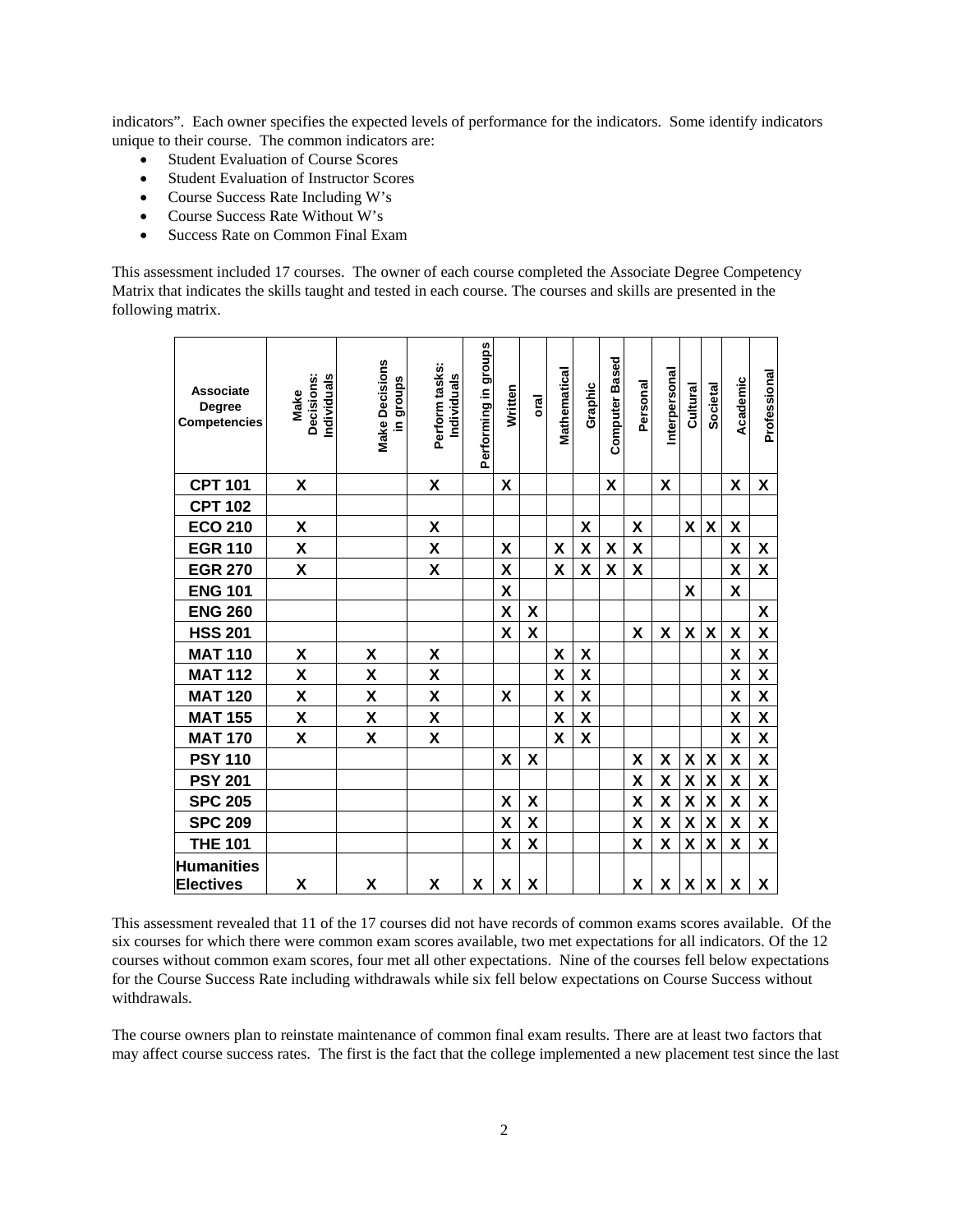General Education assessment. Perhaps cut scores need to be adjusted. The second factor is that when we moved to Datatel we lost the capability of blocking enrollment in courses if prerequisites were not met. This feature has not been available since the college installed Datatel, however it is supposed to be active in Fall 2003. Managers and faculty will work together to identify strategies to improve course success rates.

**MAJORS AND CONCENTRATIONS.** Eleven associate degrees and two certificates were assessed during 2002 – 2003. The associate degrees are: Radiologic Technology, Respiratory Care, Accounting; General Business, Management, Telecommunications Systems Management, General Technology Manufacturing, General Technology Welding, Horticulture Technology, Nursing, and Legal Assistant. The certificates are CIM Design and CIM Production Automation Control.

Managers and faculty of each instructional program identified effectiveness indicators and expected levels of performance (benchmarks) for each program. Across the programs, the most common effectiveness indicators (used by six or more programs) include job placement rates, number of graduates, employer satisfaction, graduate satisfaction with job preparation, student satisfaction with courses and instructors, fall enrollment and licensure exam pass rates. Managers and faculty are also interested in the percent of graduates satisfied with their jobs, student success in specified courses, and employers' satisfaction with graduates' technical skills. Some managers developed indicators unique to instructional programs such as percent minority and female enrollment and percent of students who graduate within specific time periods.

In all cases assessment includes examination of whether or not specified benchmarks are met. All programs assessed met or exceeded the benchmarks specified for the majority of their performance indicators. Horticulture Technology, Radiologic Technology and CIM Production Automation Control met or exceeded all benchmarks. Two programs failed to meet one indicator, four programs failed to meet two indicators, one program failed to meet three indicators and one program failed to meet 6 indicators. Those indicators for which benchmarks were not met are number of graduates, fall enrollment, average student evaluation scores, job placement, employer satisfaction, graduate satisfaction and certificate exam pass rates. Program managers designed improvement plans for those indicators where benchmarks were not met. The strategies are described by indicator.

Fall Enrollment

• Engineering Technology program managers plan to continue a division wide policy of recruitment by attending school career days, offering open house events to showcase facilities, promoting active membership in Advisory committees, attending job fairs, continuing to be involved in the US FIRST organization as a means of working with Robert Bosch and Dorchester School District II. One program manager recommended dropping the program.

Number of Graduates

• Engineering Technology program managers plan to encourage students to graduate even though the students have found employment before program completion. They will also encourage employers to urge program completion.

Job Placement Rates

• The Nursing program manager plans to improve job placement rates by obtaining permanent addresses from students before graduation, introducing potential graduates to the Graduate Follow Up survey. and reinforcing the importance of completing and returning the Graduate Follow Up survey.

Course Success Rates

• The Nursing program manager plans to implement a Quality Improvement Plan that includes peer evaluation of all course components (exams, lectures, and clinical evaluations).